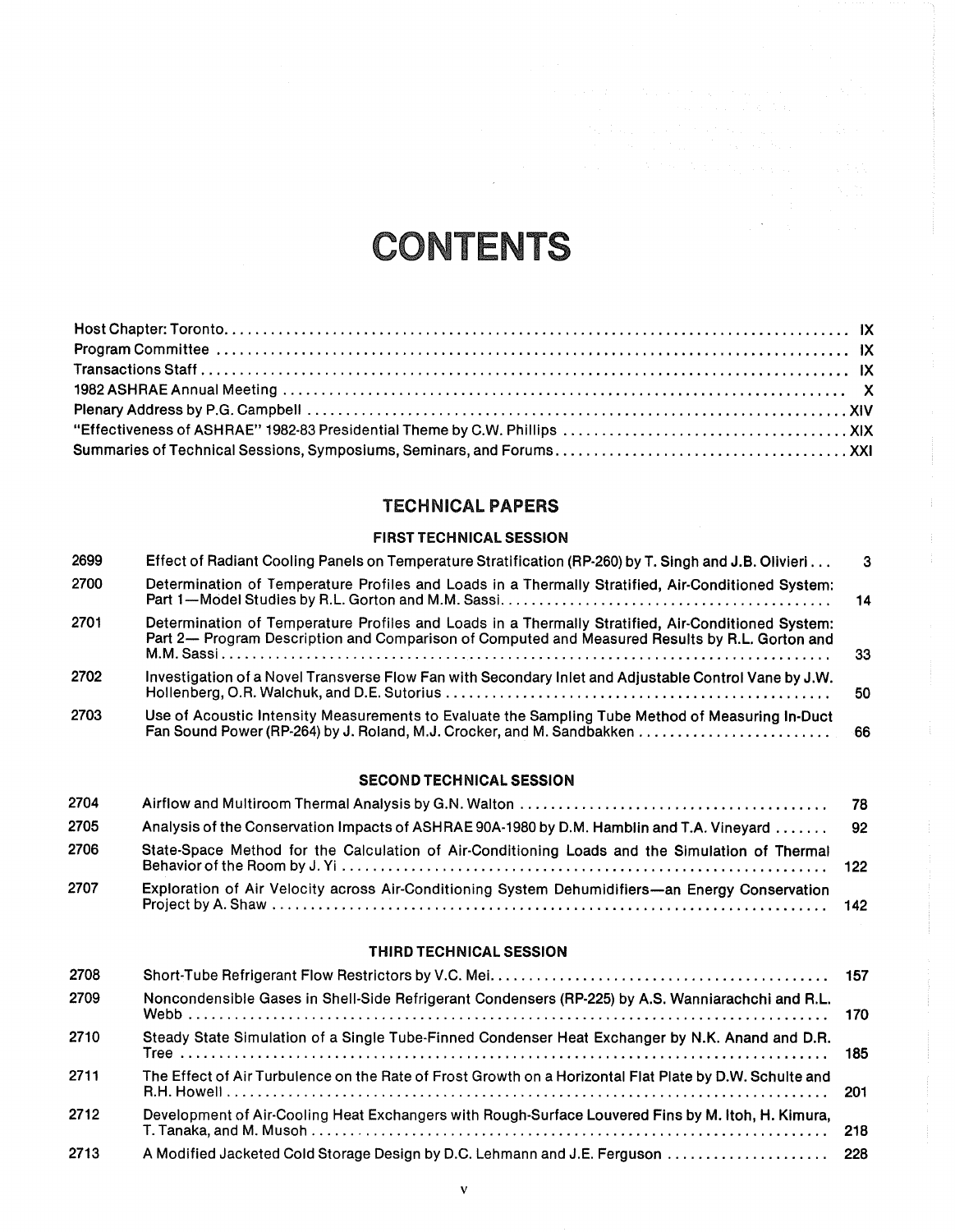#### FOURTH TECHNICAL SESSION

| 2714 | Optimum Control Policies to Minimize Energy Use in HVAC Systems by A. Kaya, C.S. Chen, S. Raina, |  |
|------|--------------------------------------------------------------------------------------------------|--|
| 2715 | Development of Equipment Seasonal Performance Models for Simplified Energy Analysis Methods by   |  |
| 2716 | The Proposed TC 4.7 Simplified Energy Analysis Procedure by I. Sud and T. Kusuda 263             |  |
| 2717 | Thermal Load and Computer Simulation Run-Time Comparisons Using a Research Version of DOE-2 by   |  |
| 2718 | Tobacco Smoke Dilution Recommendations for Comfortable Ventilation by W.W. Thayer  291           |  |

#### FIFTH TECHNICAL SESSION

| 2719 | Performance Predictions of Air-to-Air Heat Pumps Using Generalized Weather Distributions by J.V.    |  |
|------|-----------------------------------------------------------------------------------------------------|--|
| 2720 | Experimental Study on the Dynamic Characteristics of a Heat Pump by N. Tanaka, G. Yamanaka, and M.  |  |
| 2721 |                                                                                                     |  |
| 2722 | A Performance Analysis of Split versus Package Type Residential Air Conditioners by W.E. Murphy and |  |
| 2723 | Adiabatic Absorption and Desorption for Improvement of Temperature-Boosting Absorption Heat         |  |

#### SIXTH TECHNICAL SESSION

| 2724 |                                                                                                      |  |
|------|------------------------------------------------------------------------------------------------------|--|
| 2725 | Testing and Evaluation of Btu (Heat) Meters Used for Measuring Solar System Performance by G.R.      |  |
| 2726 | The Economic Viability of Combined Solar/Gas Systems for Residential Space Conditioning by K.D.      |  |
| 2727 | Design of Multifamily Solar Domestic Hot Water Systems Using Recirculating Distribution by D.R.      |  |
| 2728 | On the Design of Stratified Thermal Storage Tanks by W.D. Baines, W.W. Martin, and L.A. Sinclair 426 |  |

#### SEVENTH TECHNICAL SESSION

| 2729 | Fire-Safe Sanctuaries: A Viable Alternative for Life Safety in High-Rise Buildings (RP-211) by R.K.  |      |
|------|------------------------------------------------------------------------------------------------------|------|
| 2730 | Evaluation of Corrected Effective Temperature and Index of Thermal Stress for Tropical Zones by M.A. | -457 |
| 2731 | A Questionnaire to Measure Environmental and Sensory Factors Associated with Personal Comfort        |      |
| 2732 | An Approach to Support the Development of Absorption System Technology in Japan by K. Watanabe,      |      |
| 2733 | Woodstove Efficiency Determination Using Stack-Loss Methods: Sensitivity to Measurement Errors       | 507  |
| 2734 | Degree-Days Method for Simplified Energy Analysis (RP-251) by R.D. Fischer, L.J. Flanigan, S.G.      | 522  |

# SYMPOSIUM PAPERS

| TO-82-1 | USE OF WOOD AS FUEL IN BOILERS |  |
|---------|--------------------------------|--|
|         |                                |  |
|         |                                |  |
|         |                                |  |
|         |                                |  |
|         |                                |  |
|         |                                |  |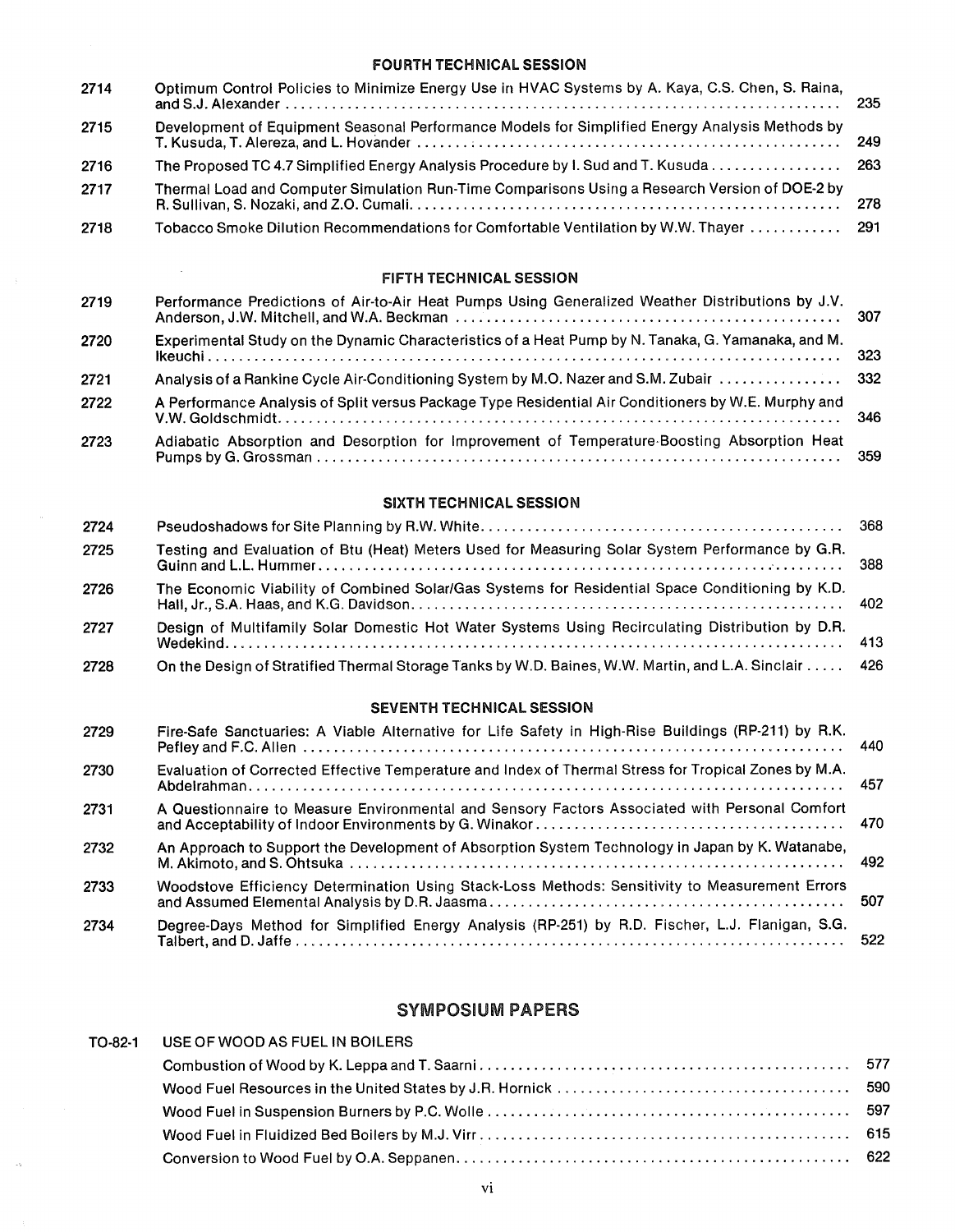| TO-82-2 | REFERRED ALGORITHMS AND SUBROUTINES FOR HVAC APPLICATIONS                                                                                                                                            |     |
|---------|------------------------------------------------------------------------------------------------------------------------------------------------------------------------------------------------------|-----|
|         | A Plan for Establishing Computational Algorithms as ASHRAE Literature by D.W. Low and E.F. Sowell.                                                                                                   | 637 |
|         | Simple Functional Representations for the Thermophysical Properties of Gases at Standard Pressure                                                                                                    | 645 |
|         | An Algorithm for Modeling a Direct Expansion Air-Cooled Condensing Unit by D.C. Hittle                                                                                                               | 655 |
| TO-82-3 | TESTING THERMAL STORAGE DEVICES WITH ELECTRICAL INPUT/THERMAL OUTPUT                                                                                                                                 |     |
|         | An Evaluation of ASHRAE Standard 94.2 for Testing Electrically Charged Thermal Energy Storage Cen-                                                                                                   | 679 |
|         | An Evaluation of ASHRAE Standard 94.2 for Testing Electrically Charged Thermal Energy Storage<br>Room-Sized Units by H.F. Kuehler, S.H. Anderson, W.R. Laster, L.W. Stevens, R.J. Schoenhals, and H. | 696 |
|         | Comparison of Domestic Olivine and European Magnesite for Electrically Charged Thermal Energy                                                                                                        | 717 |
| TO-82-4 | GEOTHERMAL HEATING SYSTEMS OPERATING EXPERIENCES                                                                                                                                                     |     |
|         | Design and Operating Experience of the Pagosa Springs, Colorado, Geothermal District Heating and                                                                                                     | 729 |
|         | Low-Temperature Geothermal Heating Systems at Two Greenhouse Facilities by J.F. Kunze, M.V.                                                                                                          | 737 |
|         | Geothermal Space and Water Heating-Haakon School District 27-1 Demonstration Project, Philip,                                                                                                        | 749 |
| TO-82-5 | <b>HVAC IS FOR PEOPLE</b>                                                                                                                                                                            |     |
|         | Air-Velocity Fluctuations in the Occupied Zone of Ventilated Spaces by J. Thorshauge                                                                                                                 | 753 |
|         | Radiant Heating and Control for Comfort during Transient Conditions by L. Berglund, R. Rascati, and                                                                                                  | 765 |
|         | Personality Factors in Thermal Acceptability and Comfort by J.A. Carlton-Foss and F.H. Rohles, Jr.                                                                                                   | 776 |
|         | Effect of Body Posture and Activity on the Thermal Insulation of Clothing: Measurements by a Movable                                                                                                 | 791 |
| TO-82-6 | <b>HVAC CONTROL PROCESS MODELING</b>                                                                                                                                                                 |     |
|         |                                                                                                                                                                                                      | 809 |
|         | The Dynamic Performance of a Discharge Air-Temperature System with a P-I Controller by G. Shavit                                                                                                     | 826 |
|         | Generalized Modeling and Simulation Software Tools for Building Systems by R. Benton, J.W. MacAr-                                                                                                    | 839 |
|         | Direct Digital Control of a Pneumatically Actuated Air-Handling Unit by W.B. May, B.A. Borresen, and                                                                                                 | 857 |
| TO-82-7 | PASSIVE DESIGN TOOLS AND VERIFICATION                                                                                                                                                                |     |
|         | F-Load, a Building Heating-Load Calculation Program by W.A. Beckman, J.A. Duffie, S.A. Klein, and                                                                                                    | 875 |
|         |                                                                                                                                                                                                      | 890 |
|         | DOE Passive Solar Commercial Buildings Program: Analytical Approaches and Lessons Learned by                                                                                                         | 908 |
|         | Cooling Loads from Solar Radiation through Partially Shaded Windows, Taking Heat Storage Effect in-                                                                                                  | 924 |
| TO-82-8 | UNITARY EQUIPMENT: TESTING, MODELING, AND ADVANCED DESIGN                                                                                                                                            |     |
|         | Comparison of Field Performance to Steady State Performance for Two Dealer-Installed Air-to-Air Heat                                                                                                 | 941 |
|         | Trends of Residential Air-Conditioning Cyclic Tests by H.V. Nguyen, V.W. Goldschmidt, S.B. Thomas,                                                                                                   | 954 |
|         | A Steady State Computer Simulation Model for Air-to-Air Heat Pumps by A.E. Dabiri                                                                                                                    | 973 |
|         | An Optimized Two-Capacity Advanced Electric Heat Pump by S.E. Veyo                                                                                                                                   | 988 |

¥,